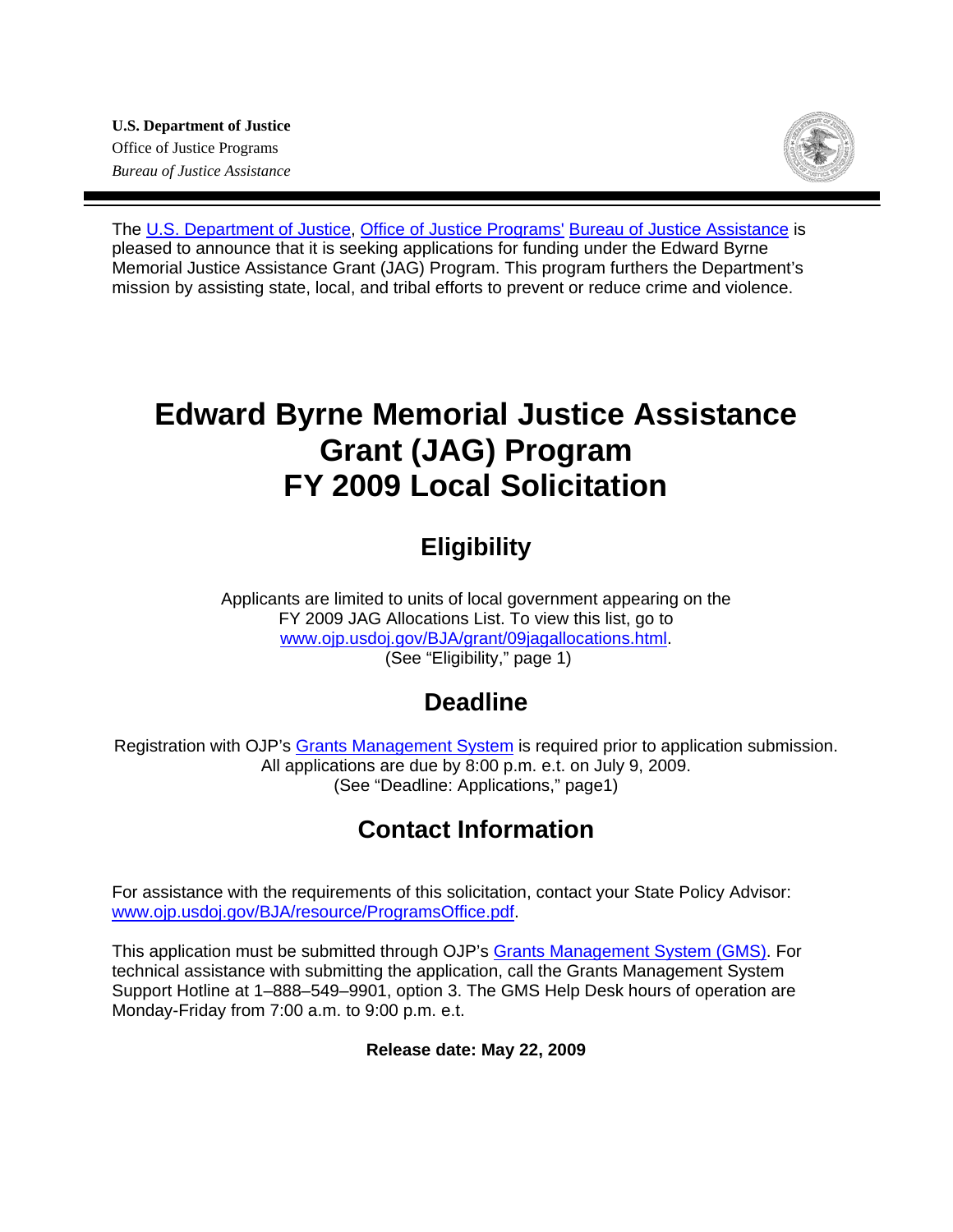# **CONTENTS**

| Overview of the JAG Program                                                                                                | 1 |
|----------------------------------------------------------------------------------------------------------------------------|---|
| Deadline: Registration                                                                                                     | 1 |
| Deadline: Applications                                                                                                     | 1 |
| Eligibility                                                                                                                | 1 |
| JAG Program-Specific Information                                                                                           | 1 |
| <b>Match Requirement</b>                                                                                                   | 4 |
| <b>Performance Measures</b>                                                                                                | 4 |
| How to Apply                                                                                                               | 4 |
| What an Application Must Include:                                                                                          | 5 |
| Standard Form 424<br><b>Program Narrative</b><br><b>Budget and Budget Narrative</b><br><b>Review Narrative</b><br>Abstract |   |
| <b>Additional Requirements</b>                                                                                             | 6 |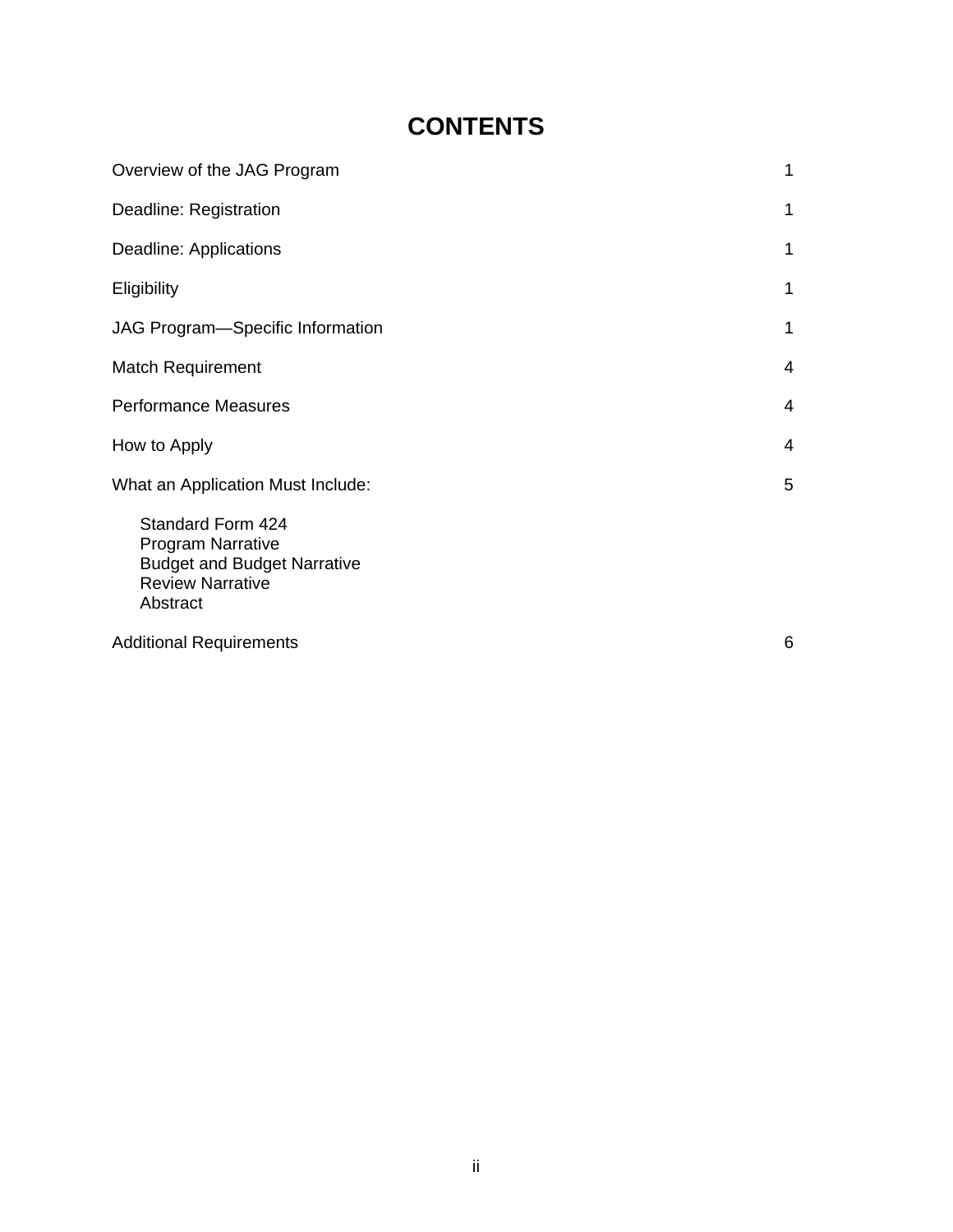# **Edward Byrne Memorial Justice Assistance Grant Program CFDA #16.738**

## **Overview of the JAG Program**

The Edward Byrne Memorial Justice Assistance Grant (JAG) Program (42 U.S.C. 3751(a)) is the primary provider of federal criminal justice funding to state and local jurisdictions. JAG funds support all components of the criminal justice system, from multijurisdictional drug and gang task forces to crime prevention and domestic violence programs, courts, corrections, treatment, and justice information sharing initiatives. JAG funded projects may address crime through the provision of services directly to individuals and/or communities and by improving the effectiveness and efficiency of criminal justice systems, processes, and procedures.

## **Deadline: Registration**

Applicants must register with the Office of Justice Programs' (OJP) Grants Management System (GMS) prior to applying.

## **Deadline: Applications**

The due date for applying for funding under this announcement is 8:00 p.m. e.t. on July 9**,** 2009.

## **Eligibility**

Applicants are limited to units of local government appearing on the FY 2009 JAG Allocations List. To view this list, go to [www.ojp.usdoj.gov/BJA/grant/09jagallocations.html](http://www.ojp.usdoj.gov/BJA/grant/09jagallocations.html). For JAG program purposes, a unit of local government is: a town, township, village, parish, city, county, borough, or other general purpose political subdivision of a state; or, it may also be a federally recognized Indian tribe or Alaskan Native organization that performs law enforcement functions as determined by the Secretary of the Interior. Otherwise a unit of local government may be any law enforcement district or judicial enforcement district established under state law with authority to independently establish a budget and impose taxes. In Louisiana, a unit of local government means the office of a district attorney or a parish sheriff. In the District of Columbia or any United States Trust Territory, a unit of local government is any agency of the District of Columbia or Federal government performing law enforcement functions for the District of Columbia or Trust Territories of the United States. For a listing of eligible units of local government, go to [www.ojp.usdoj.gov/BJA/grant/09jagallocations.html.](http://www.ojp.usdoj.gov/BJA/grant/09jagallocations.html)

## **JAG Program—Specific Information**

*All awards are subject to the availability of appropriated funds and any modifications or additional requirements that may be imposed by law.* 

Established to streamline justice funding and grant administration, the JAG Program allows states, tribes, and local governments to support a broad range of activities to prevent and control crime based on their own local needs and conditions. JAG blends the previous Byrne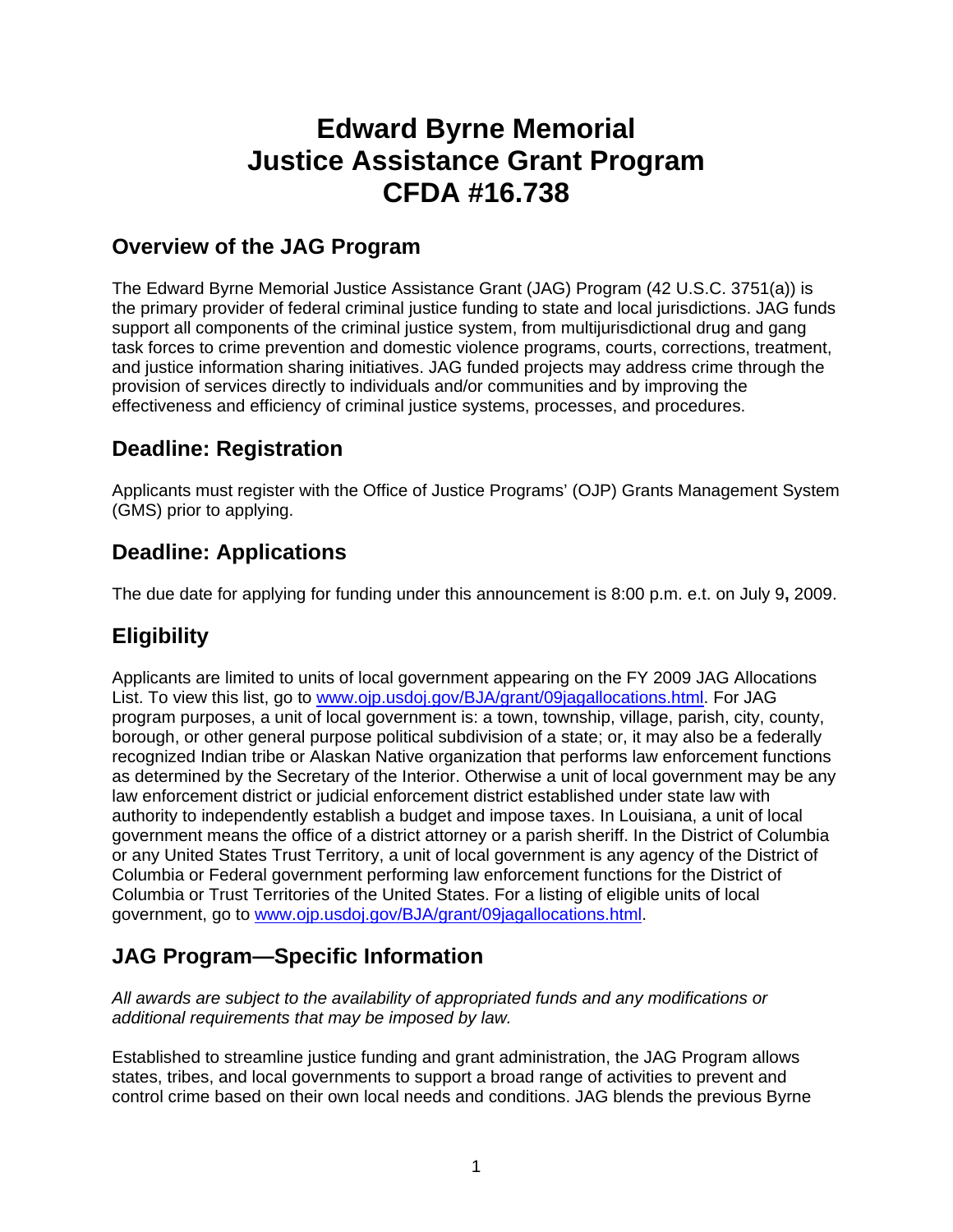Formula and Local Law Enforcement Block Grant (LLEBG) Programs to provide agencies with the flexibility to prioritize and place justice funds where they are needed most.

#### **Formula**

The Bureau of Justice Statistics (BJS) calculates, for each *state and territory, a* minimum base allocation which, based on the statutory JAG formula, can be enhanced by (1) the state's share of the national population and (2) the state's share of the country's Part 1 violent crime statistics. Once the state funding is calculated, 60 percent of the allocation is awarded to the state and 40 percent to eligible units of local government.

States also have a variable percentage of the allocation that is required *to* "pass through" to units of local government. This amount, also calculated by BJS, is based on each state's crime expenditures. In addition, the formula calculates direct allocations for local governments within each state, based on their share of the total violent crime reported within the state. Local governments that are entitled to at least \$10,000 awards may apply directly to BJA for local JAG funds.

#### **Purpose Areas**

JAG funds may be used for state and local initiatives, technical assistance, training, personnel, equipment, supplies, contractual support, information systems for criminal justice, and criminal justice related research and evaluation activities that will improve or enhance:

- Law enforcement programs.
- Prosecution and court programs.
- Prevention and education programs.
- Corrections and community corrections programs.
- Drug treatment and enforcement programs.
- Planning, evaluation, and technology improvement programs.
- Crime victim and witness programs (other than compensation).

#### **Responsibilities**

The Chief Executive Officer (CEO) of an eligible unit of local government or a local agency designated by the CEO must submit the application for JAG funds. A unit of local government receiving a JAG award will be responsible for the administration of the funds including: distributing the funds; monitoring the award; submitting reports including performance measures and program assessment data; and providing ongoing oversight and assistance to any subrecipients of the funds.

#### **Administrative Funds**

A unit of local government may use up to 10 percent of the award, plus any interest accrued, for costs associated with administering JAG funds.

#### **Disparate Certification**

A disparate allocation occurs when a city or municipality is scheduled to receive one-and-onehalf times (150 percent) more than the county, while the county bears more than 50 percent of the costs associated with prosecution or incarceration of the municipality's Part 1 violent crime. Multiple disparate allocations occur when multiple cities or municipalities are collectively eligible to receive four times (400 percent) more than the county.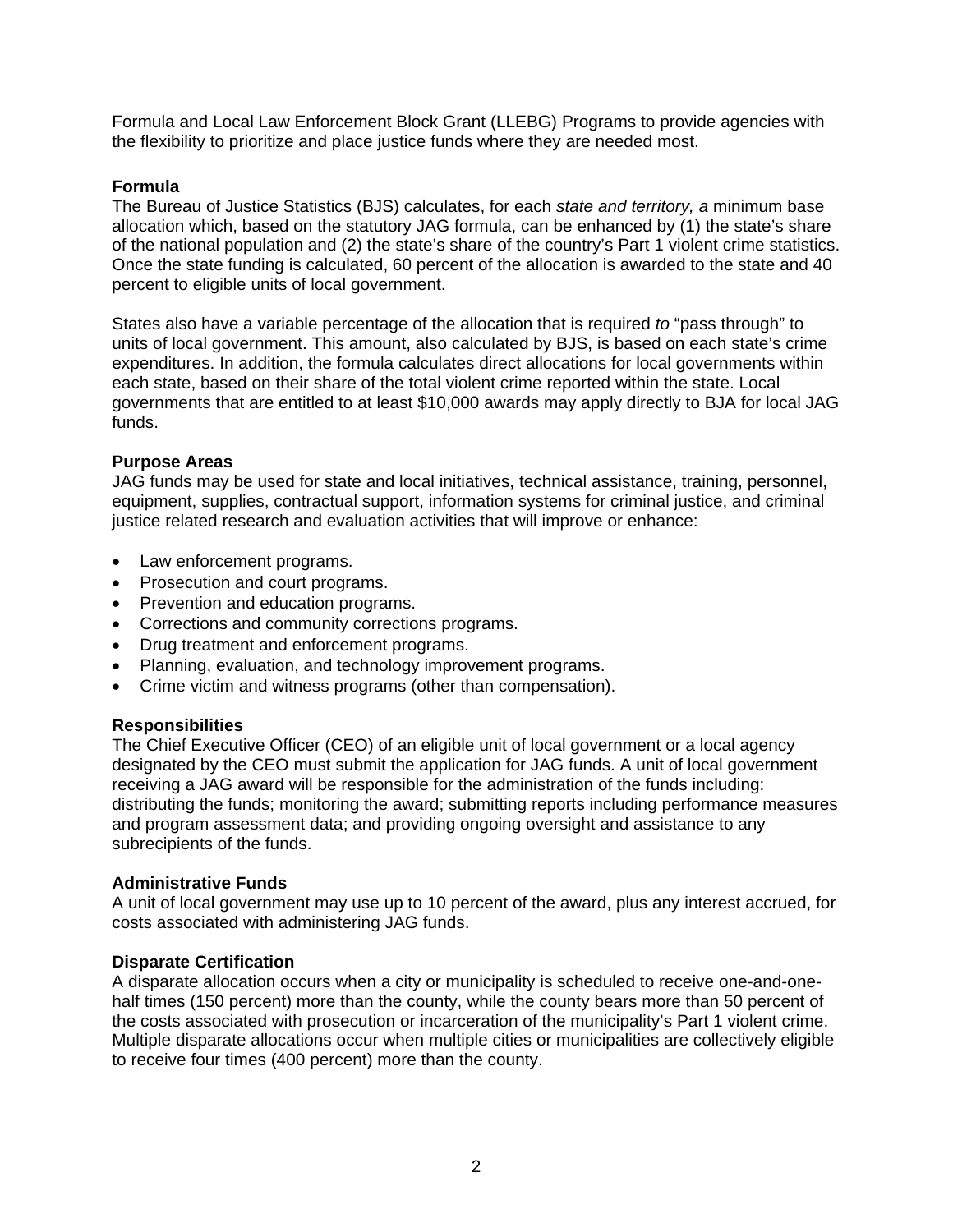Jurisdictions certified as disparate must identify a fiscal agent that will submit a **joint application** for the total eligible allocation. The joint application must specify the award distribution to each unit of local government and the purposes for which the funds will be used. When beginning the JAG application process, a Memorandum of Understanding (MOU) that identifies which jurisdiction will serve as the applicant/fiscal agent for joint funds, must be completed, and signed by the Authorized Representative for each participating jurisdiction. The signed MOU should be attached to the application. For a sample MOU, go to [www.ojp.usdoj.gov/BJA/grant/jag09/09JAGMOU.pdf.](http://www.ojp.usdoj.gov/BJA/grant/jag09/09JAGMOU.pdf)

#### **Governing Body Review**

The applicant agency (fiscal agent) must make the grant application available for review by the governing body (or to the organization designated by the governing body) not fewer than 30 days before the application is submitted to BJA.

#### **Public Comment**

The Local JAG application must include a statement that the application was made public and that, to the extent of applicable law or established procedure, an opportunity to comment was provided to citizens and neighborhood or community organizations.

#### **Supplanting**

Federal funds may be used to supplement appropriated funds, in an effort to augment program activities. However, federal funds cannot replace or supplant nonfederal funds that have been appropriated for the grant's purpose.

#### **Award Amount**

The FY 2009 JAG Allocations List indicates the amount for which each unit of local government is eligible to apply. For a listing of eligible units of local government and eligible amounts, go to [www.ojp.usdoj.gov/BJA/grant/09jagallocations.html.](http://www.ojp.usdoj.gov/BJA/grant/09jagallocations.html)

#### **Length of Awards**

Awards are made in the first fiscal year of the appropriation and may be expended during the following 3 years, for a total of 4 years. Extensions may be granted at the discretion of the BJA Director and must be requested via GMS **no less than 30 days prior to the grant's end date.**

#### **Trust Fund**

Each unit of local government may draw down any and all JAG funds after acceptance of the award. To do so, a trust fund must be established in which to deposit the funds. The trust fund may or may not be an interest- bearing account. If subrecipients draw down JAG funds in advance, they also must establish a trust fund in which to deposit funds.

#### **Prohibited Uses**

No JAG funds may be expended outside of JAG purpose areas. Even within these purpose areas, however, JAG funds cannot be used directly or indirectly for security enhancements or equipment for nongovernmental entities not engaged in criminal justice or public safety. Nor may JAG funds be used directly or indirectly to provide for any of the following matters unless BJA certifies that extraordinary and exigent circumstances exist, making them essential to the maintenance of public safety and good order:

- Vehicles (excluding police cruisers), vessels (excluding police boats), or aircraft (excluding police helicopters).
- Luxury items.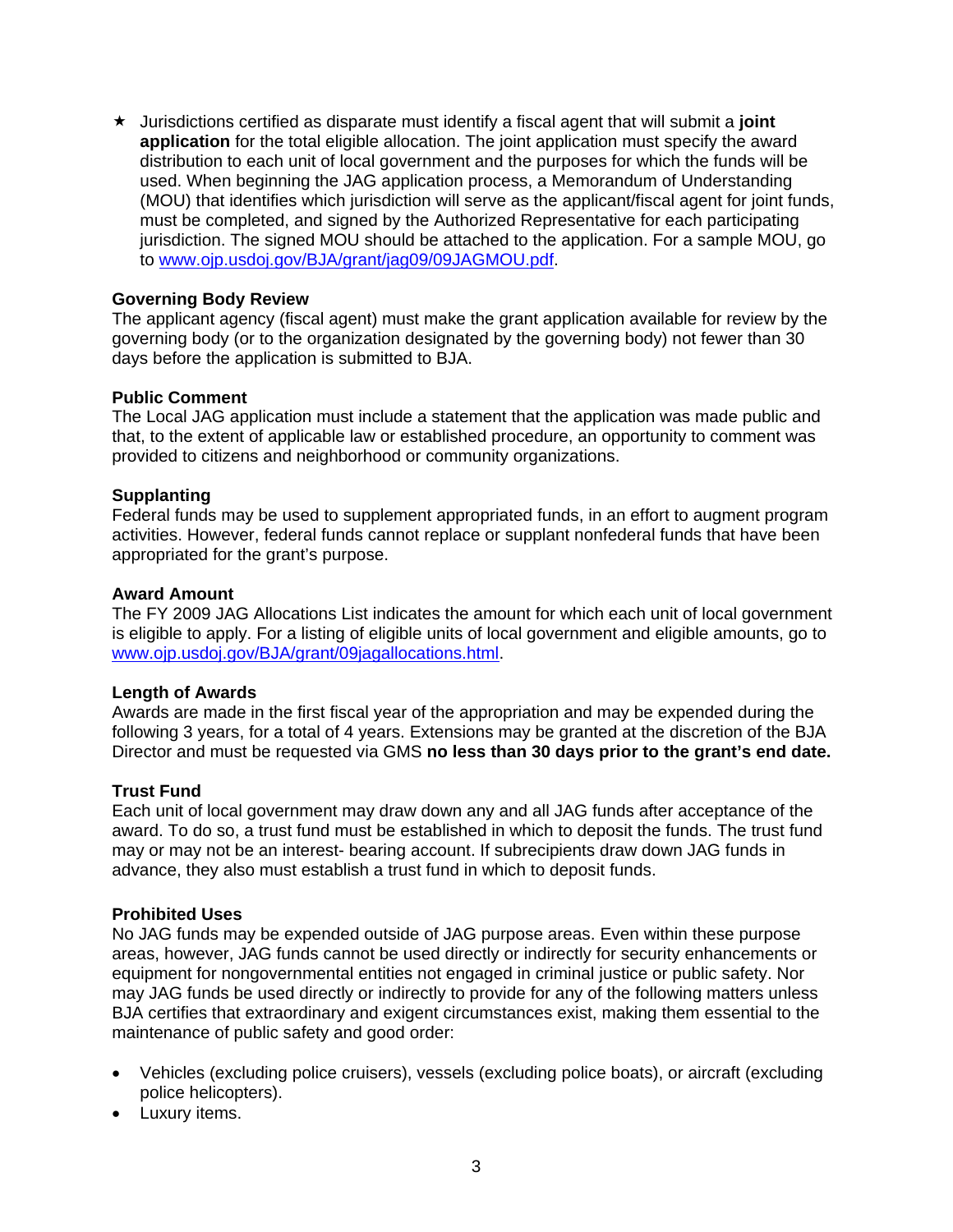- Real estate.
- Construction projects (other than penal or correctional institutions).
- Any similar matters.

#### **Reporting Requirements**

- Once an award is accepted, quarterly financial status reports (SF-269s), quarterly performance metrics reports, and an annual progress report must be submitted to BJA.
- For more detailed information on reporting and other JAG requirements, refer to the JAG [FAQs](http://www.ojp.usdoj.gov/BJA/grant/09JAGFAQ.pdf).

## **Match Requirement**

While match is not required with the JAG Program, match is an effective strategy for states and units of local government to expand justice funds and build buy-in for local criminal justice initiatives.

## **Performance Measures**

To assist in fulfilling the Department's responsibilities under the Government Performance and Results Act of 1993 (GPRA), P.L. 103-62, applicants who receive funding under this solicitation must provide data that measure the results of their work. In addition, applicants must discuss their data collection methods in the application. New performance measures have been developed by BJA with input from criminal justice members in the field (including SAAs). Performance measures for the JAG Program can be found at: [www.ojp.usdoj.gov/BJA/grant/JAG\\_Measures.pdf](http://www.ojp.usdoj.gov/BJA/grant/JAG_Measures.pdf).

## **How to Apply**

**Grants Management System Instructions**. Applications must be submitted through OJP's online Grants Management System (GMS). To access the system, go to [https://grants.ojp.usdoj.gov](https://grants.ojp.usdoj.gov/). Applicants should begin the process a few weeks prior to the GMS registration deadline, especially if this is the first time they have used the system. Each application requires a separate GMS registration. For a step-by-step guide, visit <http://www.ojp.gov/gmscbt/> and refer to the section entitled "External Overview: Locating & Applying for Funding Opportunities." For additional assistance, call the GMS Help Desk at 1– 888–549–9901 from 7:00 a.m. to 9:00 p.m. e.t.

**Note: OJP will not review any application whose attachments are in Microsoft Vista or Microsoft 2007 format.** Applications submitted via GMS must be in the following word processing formats: Microsoft Word (\*.doc), Microsoft Excel files (\*.xlm), PDF files (\*.pdf), or Text Documents (\*.txt). GMS is not yet compatible with Vista and cannot yet process Microsoft Word 2007 documents saved in the new default format with the extension ".docx." Please ensure the documents you are submitting are saved using "Word 97-2003 Document (\*.doc)" format.

In addition, GMS does not accept executable file types as application attachments. These disallowed file types include, but are not limited to, the following extensions: ".com," ".bat," ".exe," ".vbs," ".cfg," ".dat," ".db," ".dbf," ".dll," ".ini," ".log," ".ora," ".sys," and ".zip."

**CFDA Number:** The Catalog of Federal Domestic Assistance (CFDA) number for this solicitation is 16.738, titled "Edward Byrne Memorial Justice Assistance Grant Program."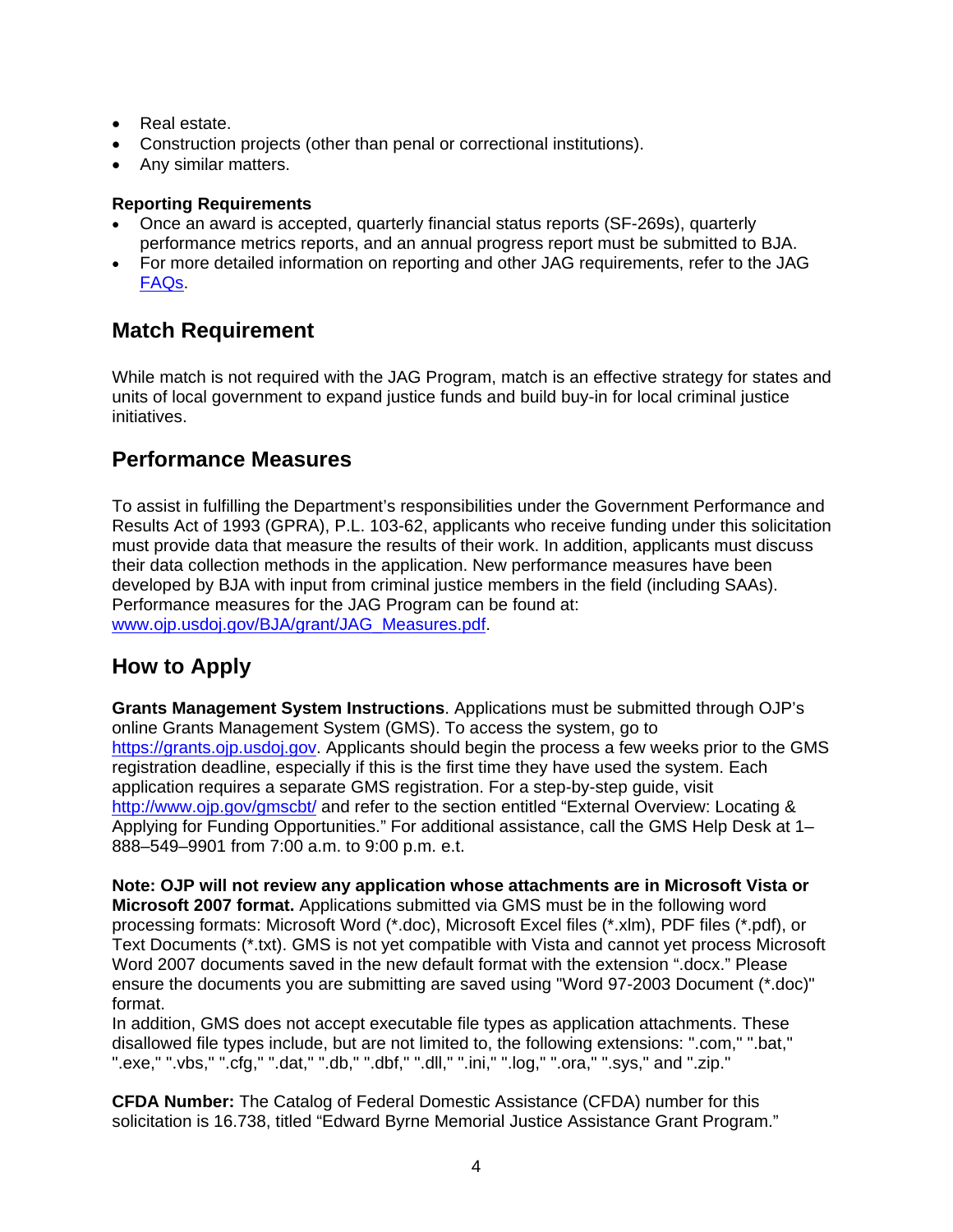**A DUNS number is required:** The Office of Management and Budget requires that all applicants for federal funds include a DUNS (Data Universal Numeric System) number in their application. Applications without a DUNS number are incomplete. A DUNS number is a unique nine-digit sequence recognized as the universal standard for identifying and keeping track of entities worldwide, including those receiving federal funds. The identifier is used for tracking purposes, to assist federal agencies with transparency of federal funding, and to validate address and point of contact information for federal assistance applicants, recipients, and subrecipients. The DUNS number will be used throughout the grant life cycle. Obtaining a DUNS number is a free, simple, one-time activity. Obtain one by calling 1–866–705–5711 or by applying online at [www.dunandbradstreet.com.](http://www.dunandbradstreet.com/)

## **What an Application Must Include**

### **Standard Form 424**

### **Program Narrative (Attachment 1)**

Applicants must submit a program narrative that generally describes the proposed program activities for the 4-year grant period. The narrative must outline the type of programs to be funded by the JAG award and provide a brief analysis of the need for the programs. Narratives must also identify anticipated coordination efforts involving JAG and related justice funds. Certified disparate jurisdictions submitting a **joint application** must specify the funding distribution to each disparate unit of local government and the purposes for which the funds will be used.

### **Budget and Budget Narrative (Attachment 2)**

Applicants must submit a budget and budget narrative outlining how JAG funds, including administrative funds if applicable, will be used to support and implement the program. A sample budget form may be found at [www.ojp.usdoj.gov/funding/forms/budget\\_detail.pdf.](http://www.ojp.usdoj.gov/funding/forms/budget_detail.pdf)

### **Review Narrative (Attachment 3)**

Applicants must include in this attachment documentation regarding the following requirements:

- Include the date that the JAG application was made available for review by the governing body. This governing body notification must occur no less than 30 days before submission to BJA.
- Include a statement that the application was made public and that, to the extent of applicable law or established procedure, an opportunity to comment was provided to citizens and neighborhood or community organizations.
- If the applicant is part of a disparate jurisdiction, include the Memorandum of Understanding (MOU), which has been executed and signed by each jurisdiction's Authorized Representative, outlining each jurisdiction's allocation and indicating which jurisdiction is serving as the applicant/fiscal agent for the joint funds.

### **Abstract (Attachment 4)**

Applicants must provide an abstract that includes the applicant's name, title of the project, goals of the project, and a description of the strategies to be used. The abstract must not exceed a half-page, or 400-500 words.